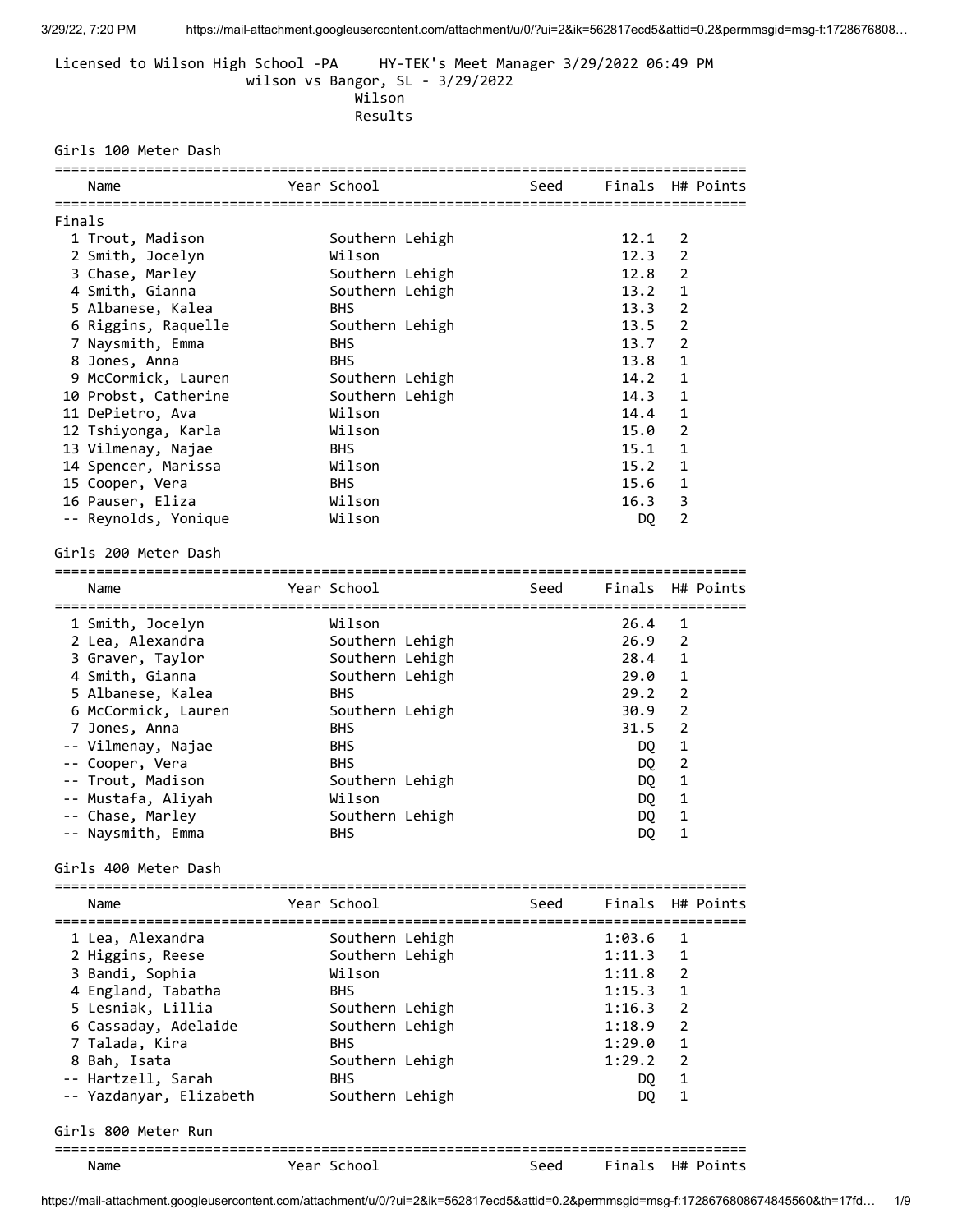===================================================================================

| 1 Garges, Autumn<br>2 VandeBunte, Faith<br>3 Bandi, Sophia<br>4 DiCesare, Tessa<br>5 Roth, Braelynn<br>6 Schaller, Lilliana<br>7 Toth, Emma<br>8 DeSimone, Jacalyn<br>9 Mueller, Samantha<br>10 Ligowski, Lilly<br>-- Hartzell, Sarah<br>-- Gregory, Madelyn                                                   | Southern Lehigh<br>Southern Lehigh<br>Wilson<br>Southern Lehigh<br>Wilson<br>Southern Lehigh<br><b>BHS</b><br>Southern Lehigh<br>Wilson<br><b>BHS</b><br><b>BHS</b><br>Southern Lehigh                                                               |                             |      | 2:35.3<br>2:48.1<br>2:56.9<br>2:58.0<br>2:59.3<br>3:00.0<br>3:00.4<br>3:01.7<br>3:16.9<br>3:21.1<br>DQ.<br>DQ                                            | 2<br>$\mathbf{1}$<br>$\mathbf{1}$<br>1<br>1<br>1<br>1<br>$\overline{2}$<br>$\overline{2}$<br>$\overline{2}$<br>$\mathbf 1$<br>$\mathbf{1}$ |           |
|----------------------------------------------------------------------------------------------------------------------------------------------------------------------------------------------------------------------------------------------------------------------------------------------------------------|------------------------------------------------------------------------------------------------------------------------------------------------------------------------------------------------------------------------------------------------------|-----------------------------|------|----------------------------------------------------------------------------------------------------------------------------------------------------------|--------------------------------------------------------------------------------------------------------------------------------------------|-----------|
| -- Talada, Kira<br>Girls 1600 Meter Run                                                                                                                                                                                                                                                                        | <b>BHS</b>                                                                                                                                                                                                                                           |                             |      | DQ.                                                                                                                                                      | $\overline{2}$                                                                                                                             |           |
|                                                                                                                                                                                                                                                                                                                |                                                                                                                                                                                                                                                      | =========================== |      |                                                                                                                                                          |                                                                                                                                            |           |
| Name                                                                                                                                                                                                                                                                                                           | Year School                                                                                                                                                                                                                                          |                             | Seed | Finals H# Points                                                                                                                                         |                                                                                                                                            |           |
| 1 Stock, Emily<br>2 Errico, Avery<br>3 Patel, Alaina<br>4 Priestaf, Addison<br>5 Harper, Jordyn<br>6 Hess, Zoe<br>7 DiCesare, Tessa<br>8 Toth, Emma<br>9 Gregory, Madelyn<br>10 Ligowski, Lilly<br>-- Morgan, Natalie<br>Girls 3200 Meter Run<br>Name<br>1 Stock, Emily<br>2 Errico, Avery<br>3 Lenhart, Maura | Southern Lehigh<br>Wilson<br>Southern Lehigh<br><b>BHS</b><br>Southern Lehigh<br>Southern Lehigh<br>Southern Lehigh<br><b>BHS</b><br>Southern Lehigh<br><b>BHS</b><br>Southern Lehigh<br>Year School<br>Southern Lehigh<br>Wilson<br>Southern Lehigh |                             | Seed | 5:46.1<br>5:49.1<br>5:54.5<br>6:03.0<br>6:33.3<br>6:41.4<br>6:42.3<br>6:47.0<br>7:08.0<br>7:19.4<br>DQ<br>Finals Points<br>12:14.5<br>12:17.9<br>12:35.6 | 2<br>2<br>$\mathbf{1}$<br>$\overline{2}$<br>1<br>1<br>$\overline{2}$<br>$\mathbf 1$<br>$\mathbf{1}$<br>1<br>$\mathbf{1}$                   |           |
| 4 Priestaf, Addison<br>5 Parrish, Felicity<br>-- Patel, Alaina<br>-- Meinhold, Lauren<br>-- Morgan, Natalie                                                                                                                                                                                                    | <b>BHS</b><br>Southern Lehigh<br>Southern Lehigh<br>Southern Lehigh<br>Southern Lehigh                                                                                                                                                               |                             |      | 13:04.6<br>14:28.1<br>D <sub>0</sub><br>DQ<br>DQ                                                                                                         |                                                                                                                                            |           |
| Girls 100 Meter Hurdles<br>======================                                                                                                                                                                                                                                                              |                                                                                                                                                                                                                                                      |                             |      |                                                                                                                                                          |                                                                                                                                            |           |
| Name                                                                                                                                                                                                                                                                                                           | Year School                                                                                                                                                                                                                                          |                             | Seed | Finals                                                                                                                                                   |                                                                                                                                            | H# Points |
| 1 McKee, Emma<br>2 Maund, Elizabeth<br>3 Shunk, Melissa<br>4 Pera, Morgan<br>4 Conron, Meghan<br>6 Schiffer, Faith<br>6 Freeman, Jenna<br>8 O'Brien, Cecillia<br>9 Mustafa, Aliyah<br>10 Spencer, Marissa<br>11 Damiecki, Abigail<br>12 Tshiyonga, Karla<br>Girls 300 Meter Hurdles                            | Southern Lehigh<br>Southern Lehigh<br>Wilson<br>Southern Lehigh<br>Southern Lehigh<br>Southern Lehigh<br><b>BHS</b><br><b>BHS</b><br>Wilson<br>Wilson<br><b>BHS</b><br>Wilson                                                                        |                             |      | 17.9<br>18.0<br>18.3<br>18.7<br>18.7<br>18.8<br>18.8<br>20.8<br>21.2<br>21.4<br>21.6<br>22.2                                                             | 1<br>1<br>1<br>1<br>2<br>2<br>1<br>2<br>1<br>1<br>$\overline{2}$<br>1                                                                      |           |
| Name                                                                                                                                                                                                                                                                                                           | Year School                                                                                                                                                                                                                                          |                             | Seed | Finals                                                                                                                                                   |                                                                                                                                            | Points    |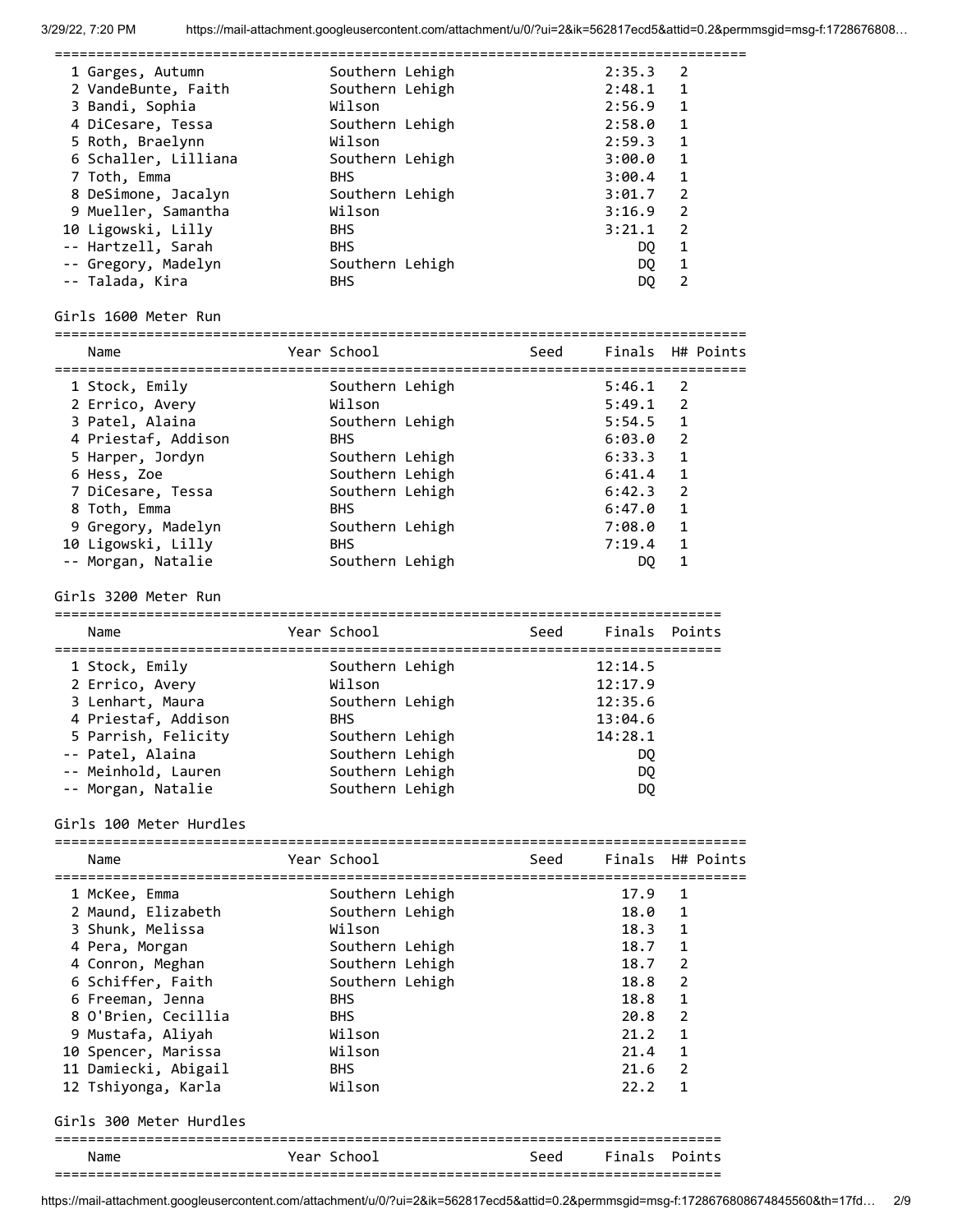| 1 Shunk, Melissa    | Wilson          | 50.9   |
|---------------------|-----------------|--------|
| 2 McKee, Emma       | Southern Lehigh | 53.6   |
| 3 Schiffer, Faith   | Southern Lehigh | 54.0   |
| 4 Pera, Morgan      | Southern Lehigh | 54.3   |
| 5 Conron, Meghan    | Southern Lehigh | 1:00.1 |
| 6 Freeman, Jenna    | <b>BHS</b>      | 1:01.6 |
| 7 Damiecki, Abigail | <b>BHS</b>      | 1:03.1 |
| 8 O'Brien, Cecillia | <b>BHS</b>      | 1:03.9 |

## Girls 4x100 Meter Relay

|                                                              | ----------           |      |             |        |
|--------------------------------------------------------------|----------------------|------|-------------|--------|
| School                                                       |                      | Seed | Finals      | Points |
|                                                              |                      |      |             |        |
| 1 Southern Lehigh<br>'A'                                     |                      |      | 51.1        |        |
| 1) Smith, Gianna                                             | 2) Trout, Madison    |      |             |        |
| 3) Graver, Taylor                                            | 4) Chase, Marley     |      |             |        |
| 2 Wilson<br>'A'                                              |                      |      | 52.6        |        |
| 1) Days, Malayla                                             | 2) Reynolds, Yonique |      |             |        |
| 3) Shunk, Melissa                                            | 4) Smith, Jocelyn    |      |             |        |
| 3 Bhs Track 2022 'A'                                         |                      |      | 58.2        |        |
| 1) Naysmith, Emma                                            | 2) Albanese, Kalea   |      |             |        |
| 3) Jones, Anna                                               | 4) Cooper, Vera      |      |             |        |
|                                                              |                      |      |             |        |
| Girls 4x400 Meter Relay<br>================================= |                      |      |             |        |
| School                                                       |                      | Seed | Finals      | Points |
| 1 Southern Lehigh<br>'A'                                     |                      |      | 5:52.1      |        |
|                                                              |                      |      |             |        |
| 1) McKee, Emma                                               | 2) Garges, Autumn    |      |             |        |
| 3) Lea, Alexandra                                            | 4) Chase, Marley     |      |             |        |
| 2 Bhs Track 2022<br>'A'                                      |                      |      | 6:31.0      |        |
| -- Wilson 'A'                                                |                      |      | DQ          |        |
| 1) Shunk, Melissa                                            | 2) Smith, Jocelyn    |      |             |        |
| 3) Mustafa, Aliyah                                           | 4) Errico, Avery     |      |             |        |
| Girls 4x800 Meter Relay                                      |                      |      |             |        |
|                                                              |                      |      |             |        |
| School                                                       |                      | Seed | Finals      | Points |
|                                                              |                      |      |             |        |
| 1 Southern Lehigh<br>'A'                                     |                      |      | 11:16.1     |        |
| 1) Lenhart, Maura                                            | 2) Garges, Autumn    |      |             |        |
| 3) Lea, Alexandra                                            | 4) Patel, Alaina     |      |             |        |
| 2 Wilson 'A'                                                 |                      |      | 12:39.9     |        |
| 1) Bandi, Sophia                                             | 2) Errico, Avery     |      |             |        |
| 3) Mueller, Samantha                                         | 4) Roth, Braelynn    |      |             |        |
| -- Bhs Track 2022 'A'                                        |                      |      | DQ.         |        |
| Girls High Jump                                              |                      |      |             |        |
|                                                              |                      |      |             |        |
| Name<br>=================================                    | Year School          | Seed | Finals      | Points |
| 1 Snyder, Rachel                                             | Southern Lehigh      |      | $4 - 02.00$ |        |
| 1 Parrish, Felicity                                          | Southern Lehigh      |      | $4 - 02.00$ |        |
| 1 Reed, Sarah                                                | <b>BHS</b>           |      | $4 - 02.00$ |        |
| 1 Reynolds, Yonique                                          | Wilson               |      | $4 - 02.00$ |        |
| -- Schaller, Lilliana                                        | Southern Lehigh      |      | DQ          |        |
| -- Tshiyonga, Karla                                          | Wilson               |      | DQ          |        |
| -- Hagstrom, Mairi                                           | Southern Lehigh      |      | DQ          |        |
|                                                              |                      |      |             |        |
| Girls Long Jump                                              |                      |      |             |        |
|                                                              |                      |      |             |        |
| Name                                                         | Year School          | Seed | Finals      | Points |
|                                                              |                      |      |             |        |
| 1 Riggins, Raquelle                                          | Southern Lehigh      |      | 14-00.00    |        |
| 2 Maund, Elizabeth                                           | Southern Lehigh      |      | 13-00.50    |        |

https://mail-attachment.googleusercontent.com/attachment/u/0/?ui=2&ik=562817ecd5&attid=0.2&permmsgid=msg-f:1728676808674845560&th=17fd… 3/9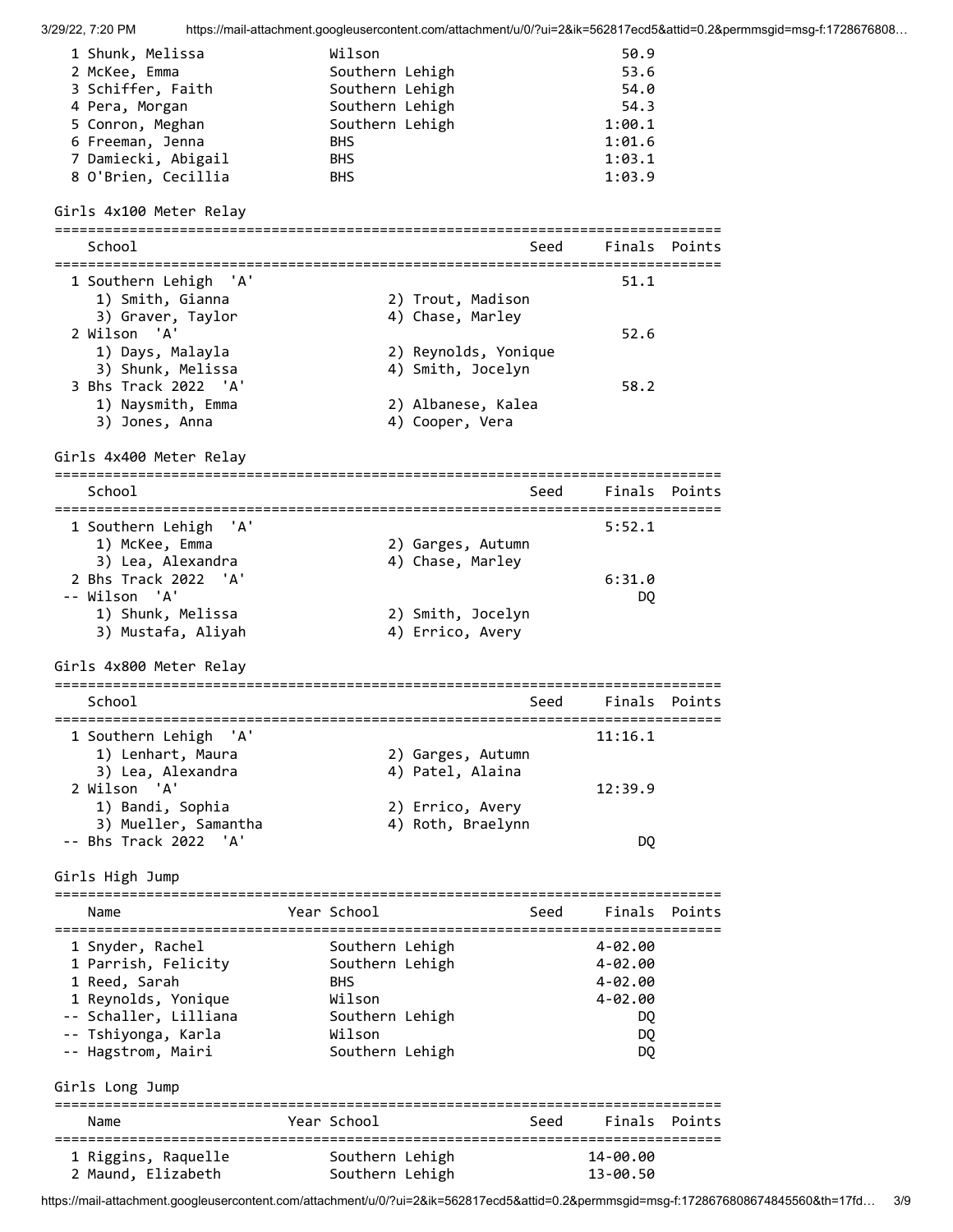| 3 Kloss, Maya       | Southern Lehigh | 12-07.00     |
|---------------------|-----------------|--------------|
| 4 Jones, Anna       | BHS.            | 12-05.00     |
| 5 Mustafa, Aliyah   | Wilson          | 12-00.50     |
| 6 DePietro, Ava     | Wilson          | $10 - 11.50$ |
| -- Bunn, Jessica    | <b>BHS</b>      | DO.          |
| -- England, Tabatha | <b>BHS</b>      | DQ           |
| -- Trout, Madison   | Southern Lehigh | DQ.          |
| -- Hagstrom, Mairi  | Southern Lehigh | DQ.          |
| -- Days, Malayla    | Wilson          | DQ           |

Girls Triple Jump

================================================================================

| Name                | Year School     | Seed | Finals Points |  |
|---------------------|-----------------|------|---------------|--|
| 1 Mustafa, Aliyah   | Wilson          |      | 28-10.00      |  |
| 2 Kloss, Maya       | Southern Lehigh |      | 27-02.00      |  |
| 3 Snyder, Rachel    | Southern Lehigh |      | 25-03.50      |  |
| 4 DePietro, Ava     | Wilson          |      | 24-04.00      |  |
| -- Maund, Elizabeth | Southern Lehigh |      | DQ            |  |
| -- England, Tabatha | <b>BHS</b>      |      | DQ            |  |
| -- Days, Malayla    | Wilson          |      | DQ            |  |
| -- Frey, Camdyn     | Southern Lehigh |      | DQ            |  |

Girls Shot Put

| Name                   | Year School     | Seed | Finals Points |  |
|------------------------|-----------------|------|---------------|--|
| 1 Reynolds, Yonique    | Wilson          |      | 30-06.00      |  |
| 2 Szabo, Emma          | <b>BHS</b>      |      | 27-03.00      |  |
| 3 Nittoli, Danielle    | <b>BHS</b>      |      | 26-11.00      |  |
| 4 Martinez, Jaelyn     | Southern Lehigh |      | $26 - 06.50$  |  |
| 5 Karner, McCormick    | <b>BHS</b>      |      | 26-06.00      |  |
| 6 Wicks, Mikayla       | Wilson          |      | 21-08.00      |  |
| 7 Karasek, Addison     | <b>BHS</b>      |      | 20-04.00      |  |
| 8 Kanusky, Alexia      | Wilson          |      | 19-07.00      |  |
| 9 Yazdanyar, Catherine | Southern Lehigh |      | $18 - 10.50$  |  |
| 10 DeNave, Brianna     | Southern Lehigh |      | 18-09.50      |  |
| 11 Wagner, Kelcie      | Southern Lehigh |      | 18-00.00      |  |
| 12 Russo, Elicia       | <b>BHS</b>      |      | 16-10.00      |  |
| 13 Derstine, Lydia     | Southern Lehigh |      | $15 - 02.50$  |  |
| -- Days, Malayla       | Wilson          |      | DO.           |  |

Girls Discus Throw

| Name                   | Year School     | Seed | Finals Points |  |
|------------------------|-----------------|------|---------------|--|
| 1 Nittoli, Danielle    | <b>BHS</b>      |      | $85 - 07$     |  |
| 2 Kanusky, Alexia      | Wilson          |      | $73 - 11$     |  |
| 3 Karasek, Addison     | <b>BHS</b>      |      | $64 - 11$     |  |
| 4 Kratzer, Leyna       | <b>BHS</b>      |      | 63-03         |  |
| 5 Yazdanyar, Catherine | Southern Lehigh |      | $59 - 08$     |  |
| 6 Karner, McCormick    | <b>BHS</b>      |      | $58 - 00$     |  |
| 7 Hartzell, Sarah      | <b>BHS</b>      |      | $52 - 11$     |  |
| 8 Wagner, Kelcie       | Southern Lehigh |      | $51 - 10$     |  |
| 9 Furler, Keilah       | Wilson          |      | 50-09         |  |
| 10 DeNave, Brianna     | Southern Lehigh |      | 48-09         |  |
| 11 Martinez, Jaelyn    | Southern Lehigh |      | 48-00         |  |
| 12 Derstine, Lydia     | Southern Lehigh |      | $40 - 01$     |  |
| -- Riggins, Raquelle   | Southern Lehigh |      | DQ            |  |
| -- Pinter, Julia       | <b>BHS</b>      |      | DQ            |  |
| -- Roth, Braelynn      | Wilson          |      | DQ            |  |
| -- Proko, Chloe        | <b>BHS</b>      |      | DQ            |  |
| -- Wicks, Mikayla      | Wilson          |      | DQ            |  |
| -- Mueller, Samantha   | Wilson          |      | DQ            |  |

https://mail-attachment.googleusercontent.com/attachment/u/0/?ui=2&ik=562817ecd5&attid=0.2&permmsgid=msg-f:1728676808674845560&th=17fd… 4/9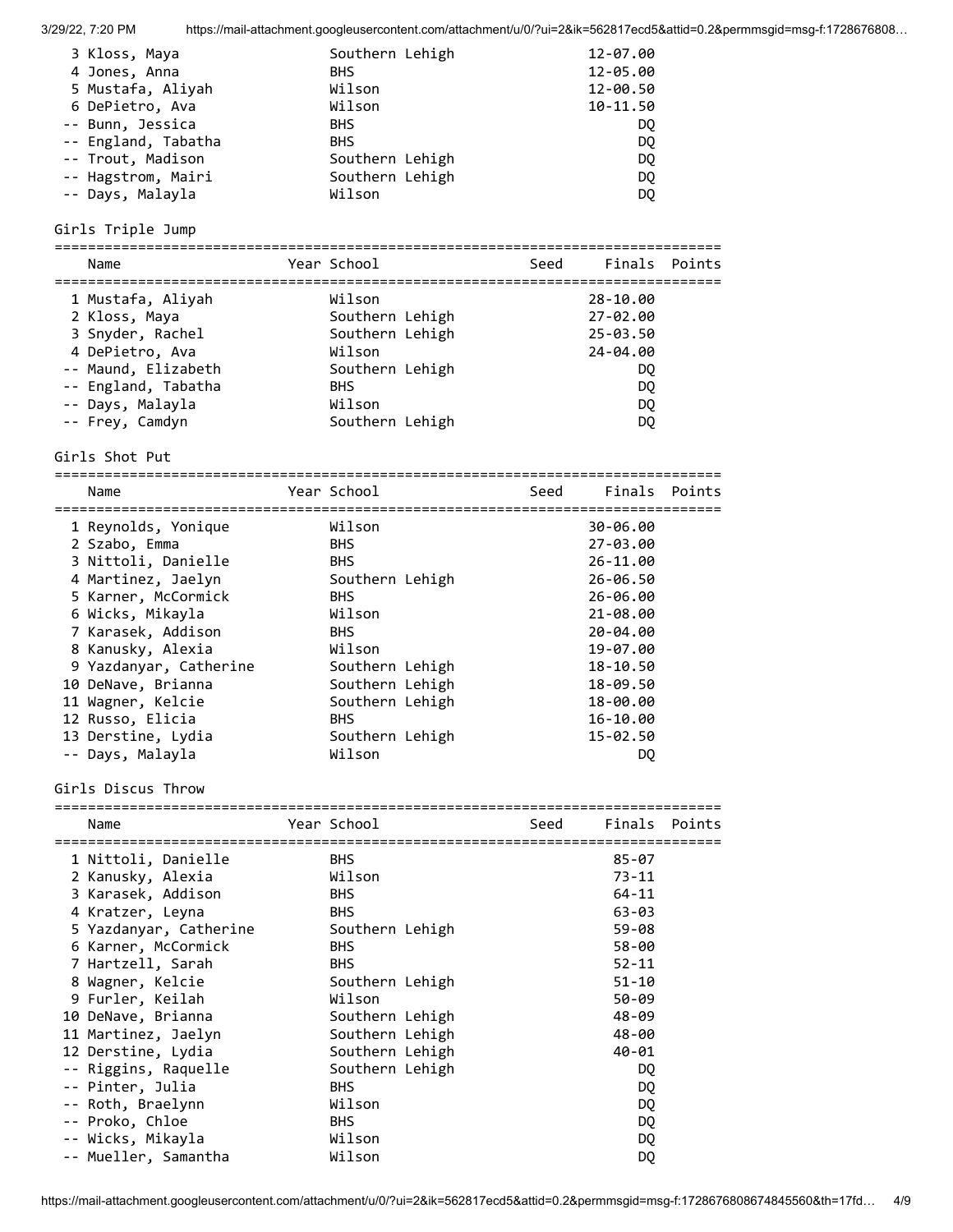Girls Javelin Throw

| Name                   | Year School     | Seed | Finals Points |  |
|------------------------|-----------------|------|---------------|--|
| 1 Riggins, Raquelle    | Southern Lehigh |      | 86-05         |  |
| 2 Pinter, Julia        | <b>BHS</b>      |      | $85 - 11$     |  |
| 3 Nittoli, Danielle    | <b>BHS</b>      |      | $80 - 03$     |  |
| 4 Roth, Braelynn       | Wilson          |      | 78-02         |  |
| 5 Karasek, Addison     | <b>BHS</b>      |      | 70-11         |  |
| 6 Yazdanyar, Catherine | Southern Lehigh |      | $67 - 07$     |  |
| 7 Proko, Chloe         | <b>BHS</b>      |      | $59 - 02$     |  |
| 8 Hartzell, Sarah      | <b>BHS</b>      |      | $57 - 08$     |  |
| 9 DeNave, Brianna      | Southern Lehigh |      | $55 - 00$     |  |
| 10 Wagner, Kelcie      | Southern Lehigh |      | 53-00         |  |
| 11 Kanusky, Alexia     | Wilson          |      | 49-08         |  |
| 12 Wicks, Mikayla      | Wilson          |      | $47 - 02$     |  |
| 13 Martinez, Jaelyn    | Southern Lehigh |      | $44 - 04$     |  |
| 14 Mueller, Samantha   | Wilson          |      | $37 - 01$     |  |
| -- Days, Malayla       | Wilson          |      | DQ            |  |

Boys 100 Meter Dash

| Name                                         | Year School     |                                       | Seed | Finals H# Points |              |  |
|----------------------------------------------|-----------------|---------------------------------------|------|------------------|--------------|--|
| ========================<br>1 Simpson, Damon | Wilson          | ===================================== |      | 10.7             | 3            |  |
| 2 Tobin, Aiden                               | Southern Lehigh |                                       |      | 11.0             | 2            |  |
| 2 Simpson, Damian                            | Wilson          |                                       |      | 11.0             | 2            |  |
| 4 Gillen, Zackary                            | Wilson          |                                       |      | 11.3             | 2            |  |
| 5 Hendricks, Zakai                           | Wilson          |                                       |      | 11.6             | 3            |  |
| 5 Magallanes, Daniel                         | Southern Lehigh |                                       |      | 11.6             | 1            |  |
| 7 Baddoo, David                              | Southern Lehigh |                                       |      | 11.9             | 2            |  |
| 8 Andrejko, Mitchell                         | Southern Lehigh |                                       |      | 12.0             | 3            |  |
| 8 Rizzuto, Tyler                             | Southern Lehigh |                                       |      | 12.0             | 1            |  |
| 10 Merklinger, Jimmy                         | <b>BHS</b>      |                                       |      | 12.2             | 1            |  |
| 11 Tobin, Bryan                              | Southern Lehigh |                                       |      | 12.3             | 2            |  |
| 12 Johnson, Ari                              | <b>BHS</b>      |                                       |      | 12.4             | $\mathbf{1}$ |  |
| 13 Bronson, Rodney                           | Wilson          |                                       |      | 12.5             | 2            |  |
| 14 Cornell, Jacob                            | <b>BHS</b>      |                                       |      | 12.6             | 1            |  |
| 15 Dertinger, Collin                         | <b>BHS</b>      |                                       |      | 14.0             | 3            |  |
| -- Pascoe, Justin                            | <b>BHS</b>      |                                       |      | DQ               | 1            |  |
| -- Tshiyonga, Mael                           | Wilson          |                                       |      | DQ               | 1            |  |
| -- Alvarado, Riley                           | <b>BHS</b>      |                                       |      | DQ               | 1            |  |
| -- Burton, Brian                             | <b>BHS</b>      |                                       |      | DQ               | 2            |  |

Boys 200 Meter Dash

| Name                  | Year School     | Seed | Finals H# Points |                |  |
|-----------------------|-----------------|------|------------------|----------------|--|
| 1 Simpson, Damon      | Wilson          |      | 23.8             | 1              |  |
| 2 Days, Marcel        | Wilson          |      | $24.7$ 2         |                |  |
| 3 Merklinger, Jimmy   | <b>BHS</b>      |      | $25.7$ 2         |                |  |
| 4 Bronson, Rodney     | Wilson          |      | 25.9             | 3              |  |
| 5 Tapler, Noah        | Southern Lehigh |      | 26.3             | $\overline{2}$ |  |
| 6 Bah, Alpha          | Southern Lehigh |      | 26.5             | $\mathbf{1}$   |  |
| 7 Cornell, Jacob      | <b>BHS</b>      |      | 26.6             | $\overline{2}$ |  |
| 8 Bastien, Anderson   | Wilson          |      | 28.0             | $\mathbf{1}$   |  |
| 9 Mustafa, Amari      | Wilson          |      | 29.1             | 3              |  |
| -- Tobin, Aiden       | Southern Lehigh |      | DQ.              | 2              |  |
| -- Magallanes, Daniel | Southern Lehigh |      | DQ               | 2              |  |
| -- Volpe, Joseph      | Southern Lehigh |      | DQ               | 1              |  |
| -- Best, Jack         | Southern Lehigh |      | DQ               | 1              |  |
| -- O'Rourke, Gus      | <b>BHS</b>      |      | DQ               | $\overline{2}$ |  |
| -- Pascoe, Justin     | <b>BHS</b>      |      | DQ               | 1              |  |
| -- Burton, Brian      | <b>BHS</b>      |      | DQ               | $\overline{2}$ |  |
| -- Dertinger, Collin  | <b>BHS</b>      |      | DQ               | 3              |  |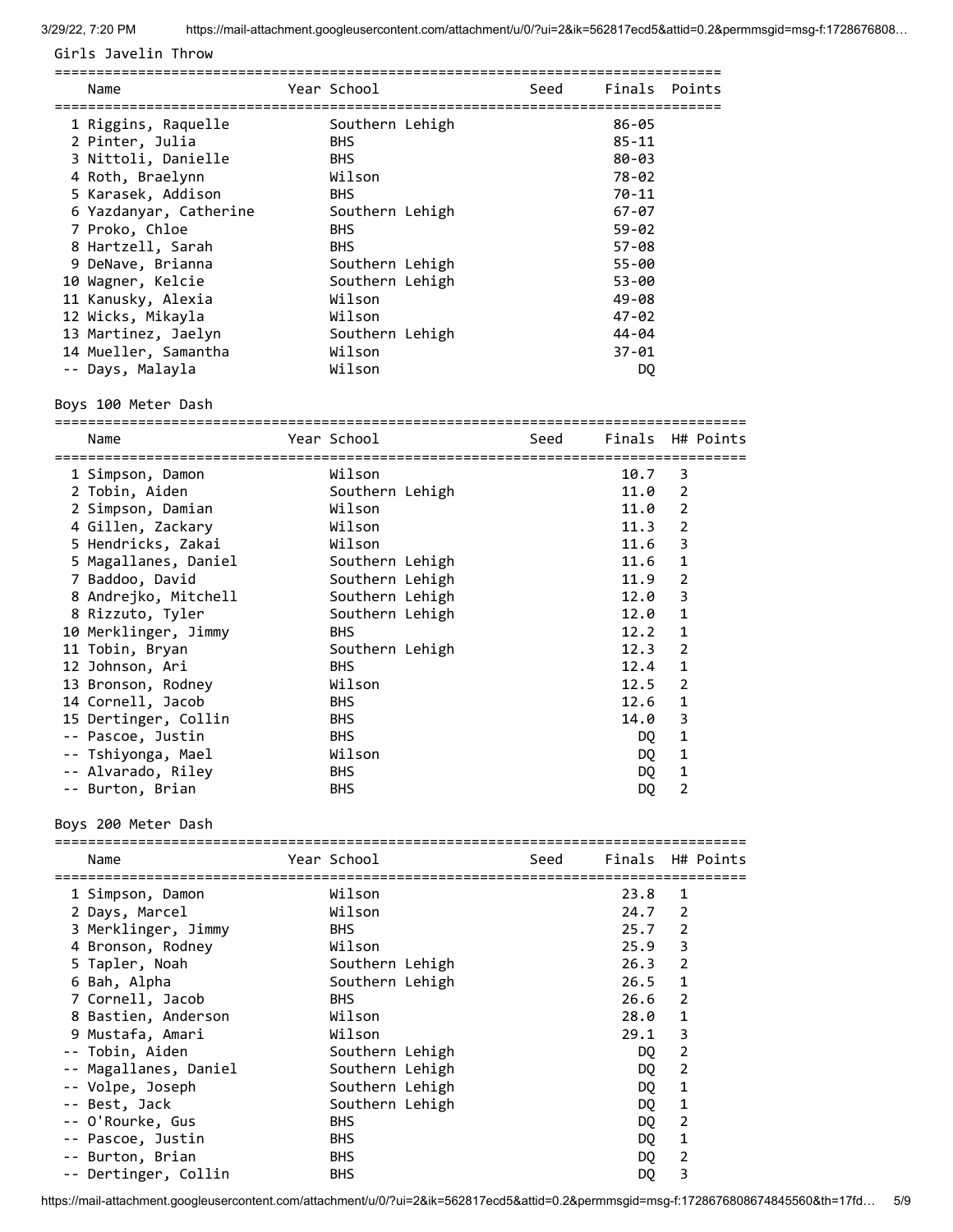| -- Simpson, Damian | Wilson     | DO 3 |
|--------------------|------------|------|
| -- Alvarado, Riley | <b>BHS</b> | DO 1 |
| -- Gillen, Zackary | Wilson     | DO 1 |

#### Boys 400 Meter Dash

| Name                | Year School     | Seed | Finals H# Points |              |  |
|---------------------|-----------------|------|------------------|--------------|--|
| 1 Hensinger, Chase  | Southern Lehigh |      | 52.6             | 2            |  |
| 2 Tobin, Aiden      | Southern Lehigh |      | 54.7             | 1            |  |
| 3 Graziano, Kaden   | <b>BHS</b>      |      | 55.8             | $\mathbf{1}$ |  |
| 4 Merklinger, Jimmy | <b>BHS</b>      |      | 57.0             | 1            |  |
| 5 Green, Jamal      | Wilson          |      | 59.2             | 2            |  |
| 6 Best, Jack        | Southern Lehigh |      | 1:03.4           | 1            |  |
| 7 Hawk, Ethan       | Southern Lehigh |      | 1:04.9           | 1            |  |
| 8 Holland, Cyrus    | Southern Lehigh |      | 1:11.7           | 1            |  |
| -- Romain, Makhias  | <b>BHS</b>      |      | DQ               | 2            |  |
| -- Alvarado, Riley  | <b>BHS</b>      |      | DQ.              | 2            |  |
| -- McCoy, Nick      | <b>BHS</b>      |      | DQ.              | 1            |  |
| -- Days, Marcel     | Wilson          |      | DQ.              | 2            |  |
| -- Durham, Samuel   | Southern Lehigh |      | DQ               | 1            |  |
| -- Hendricks, Zakai | Wilson          |      | DQ               | 2            |  |
| Boys 800 Meter Run  |                 |      |                  |              |  |

===================================================================================

Name The Year School Seed Finals H# Points =================================================================================== 1 Hensinger, Chase Southern Lehigh 2:13.2 3 2 Lisicky, Dominik Southern Lehigh 2:14.9 3 3 Mack, Bailey BHS 2:21.7 3 4 Graziano, Kaden BHS 2:21.7 3<br>
4 Graziano, Kaden BHS 2:23.7 2<br>
5 Stout, Cameron BHS 2:24.3 2<br>
6 Kuder, Hans Wilson 2:25.2 1 5 Stout, Cameron BHS 2:24.3 2 6 Kuder, Hans Wilson 2:25.2 1 7 Rubino, Gregory Southern Lehigh 2:26.2 3 8 Jones, Peter Southern Lehigh 2:31.3 1 9 Rosenberg, Sidney Southern Lehigh 2:36.9 1 10 Sylvester, Owen BHS 2:38.9 2 11 Twist, Alden BHS 2:41.4 2 12 Gillen, Dominic Wilson 2:41.8 2 13 Talero, Johnathan BHS 2:45.3 1 14 Martin, Brody BHS 2:48.5 2 15 Schaller, Ryan Southern Lehigh 2:50.7 1 16 Kanduri, Aayush Wilson 2:51.8 1 17 DeCray, John Wilson 2:56.9 3 18 Bailey, Torin Wilson 3:34.6 1 -- Coleman, Jack BHS DQ 2 -- Tirumalakanduri, Akhil Wilson Nilson DQ 1 -- Matharu, Shaan Wilson DQ 3 -- Kane, Alexander Southern Lehigh DQ 2

Boys 1600 Meter Run

| Name                 | Year School     | Seed |            | Finals H# Points |
|----------------------|-----------------|------|------------|------------------|
| 1 Lisicky, Dominik   | Southern Lehigh |      | 4:59.4     | $\mathbf{1}$     |
| 2 Kane, Alexander    | Southern Lehigh |      | $5:02.2$ 2 |                  |
| 3 Eller, Chase       | Wilson          |      | 5:12.6     | 3                |
| 4 Weidman, Trever    | <b>BHS</b>      |      | 5:14.0     | $\overline{2}$   |
| 5 Stout, Cameron     | <b>BHS</b>      |      | 5:14.6     | $\overline{1}$   |
| 6 Matharu, Shaan     | Wilson          |      | 5:15.7     | $\overline{2}$   |
| 7 Rubino, Gregory    | Southern Lehigh |      | 5:16.6     | $\mathbf{1}$     |
| 8 Jones, Peter       | Southern Lehigh |      | 5:22.5     | -2               |
| 9 Wohlbach, Jonathan | Wilson          |      | 5:23.0     | 3                |
| 10 Kuder, Hans       | Wilson          |      | 5:24.6     | $\mathbf{1}$     |
| 11 Mack, Bailey      | <b>BHS</b>      |      | 5:26.8     | $\mathfrak{p}$   |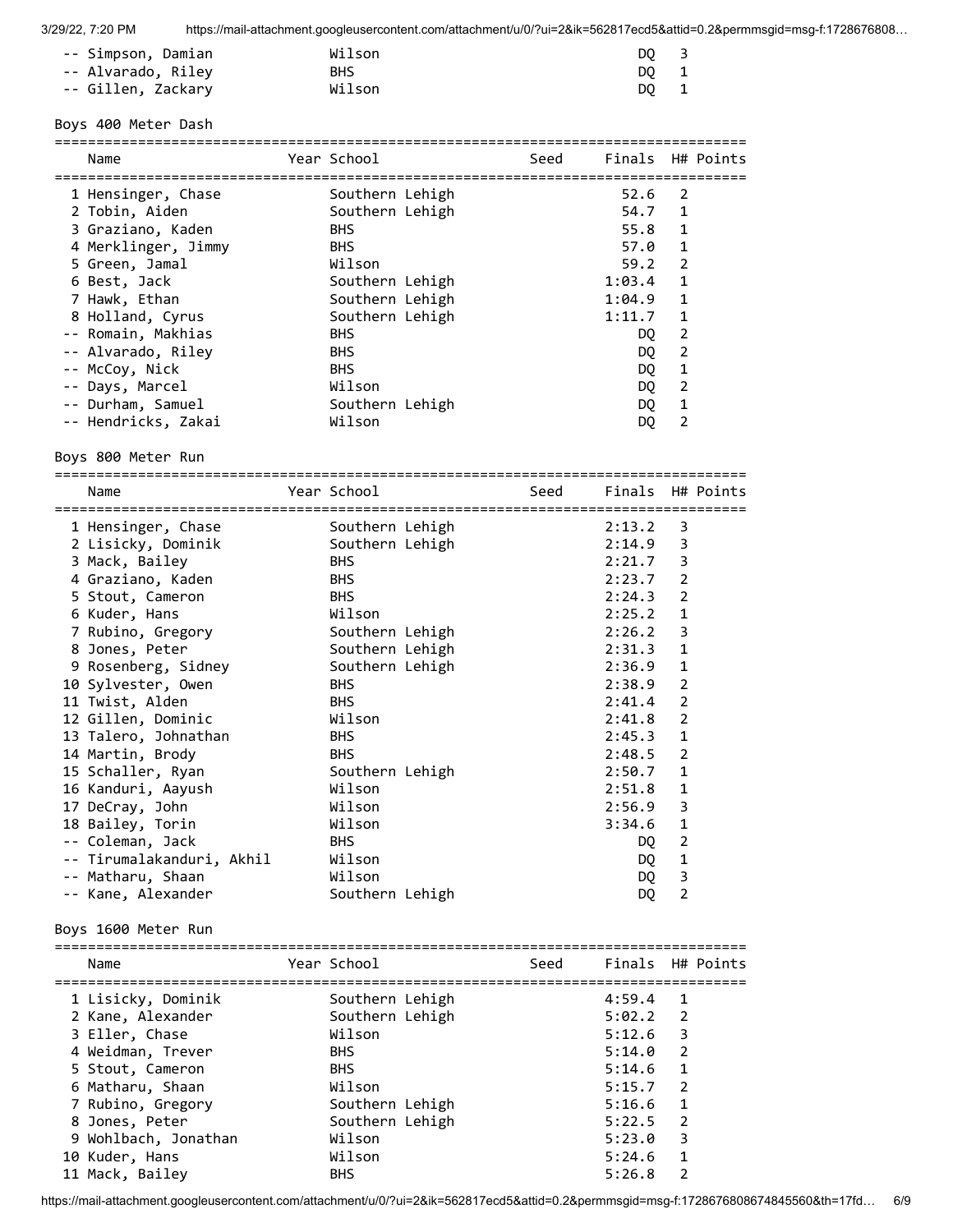| 3/29/22, 7:20 PM       |             |                      | https://mail-attachment.googleusercontent.com/attachment/u/0/?ui=2&ik=562817ecd5&attid=0.2&permmsgid=msg-f:1728676808 |                  |                |           |
|------------------------|-------------|----------------------|-----------------------------------------------------------------------------------------------------------------------|------------------|----------------|-----------|
| 12 Licairac, Connor    |             | Southern Lehigh      |                                                                                                                       | 5:38.3           | $\mathbf{1}$   |           |
| 13 Thomas, Andrew      |             | Southern Lehigh      |                                                                                                                       | 5:40.3           | 3              |           |
| 14 Rosenberg, Sidney   |             | Southern Lehigh      |                                                                                                                       | 5:42.1           | 1              |           |
| 15 Twist, Alden        | <b>BHS</b>  |                      |                                                                                                                       | 5:50.1           | 1              |           |
| 16 Dibiagio, Giovanni  | Wilson      |                      |                                                                                                                       | 5:50.7           | 2              |           |
| 17 Sylvester, Owen     | <b>BHS</b>  |                      |                                                                                                                       | 5:51.4           | 1              |           |
| 18 Hammond, John       |             | Southern Lehigh      |                                                                                                                       | 5:54.5           | 3              |           |
| 19 DeCray, John        | Wilson      |                      |                                                                                                                       | 6:15.5           | 3              |           |
| 20 Kanduri, Aayush     | Wilson      |                      |                                                                                                                       | 6:18.5           | $\overline{2}$ |           |
| 21 Bailey, Torin       | Wilson      |                      |                                                                                                                       | 7:31.0           | 2              |           |
| 22 Coleman, Jack       | <b>BHS</b>  |                      |                                                                                                                       | 7:56.6           | 3              |           |
| Boys 3200 Meter Run    |             |                      |                                                                                                                       |                  |                |           |
| Name                   | Year School |                      | Seed                                                                                                                  | Finals H# Points |                |           |
|                        |             |                      |                                                                                                                       |                  |                |           |
| 1 Kane, Alexander      |             | Southern Lehigh      |                                                                                                                       | 10:33.1          | 1              |           |
| 2 Weidman, Trever      | <b>BHS</b>  |                      |                                                                                                                       | 11:08.4          | 2              |           |
| 3 Eller, Chase         | Wilson      |                      |                                                                                                                       | 11:09.7          | 1              |           |
| 4 Kane, William        |             | Southern Lehigh      |                                                                                                                       | 11:14.6          | 1              |           |
| 5 Bruck, Andrew        |             | Southern Lehigh      |                                                                                                                       | 11:21.4          | 1              |           |
| 6 Clinton, Joshua      |             | Southern Lehigh      |                                                                                                                       | 12:08.6          | 1              |           |
| 7 Wohlbach, Jonathan   | Wilson      |                      |                                                                                                                       | 12:11.0          | 1              |           |
| 8 Van't Hof, Aidan     |             | Southern Lehigh      |                                                                                                                       | 12:15.7          | 2              |           |
| 9 Dibiagio, Giovanni   | Wilson      |                      |                                                                                                                       | 12:16.5          | 2              |           |
| 10 Murgia, Nicholas    | Wilson      |                      |                                                                                                                       | 12:37.2 2        |                |           |
| -- Jones, Peter        |             | Southern Lehigh      |                                                                                                                       | DQ               | $\mathbf{1}$   |           |
| -- Lisicky, Dominik    |             | Southern Lehigh      |                                                                                                                       | DQ               | 1              |           |
| Boys 110 Meter Hurdles |             |                      |                                                                                                                       |                  |                |           |
| Name                   | Year School |                      | Seed                                                                                                                  | Finals Points    |                |           |
| 1 Inglis, Jack         |             | Southern Lehigh      |                                                                                                                       | 15.4             |                |           |
| 2 Pristas, Maxwell     |             | Southern Lehigh      |                                                                                                                       | 15.6             |                |           |
| 3 Allen, Robert        |             | Southern Lehigh      |                                                                                                                       | 17.1             |                |           |
| 4 Miller, Joshua       |             | Southern Lehigh      |                                                                                                                       | 18.9             |                |           |
| 5 Tshiyonga, Mael      | Wilson      |                      |                                                                                                                       | 19.5             |                |           |
| 6 Simpson, De'Shaun    | Wilson      |                      |                                                                                                                       | 23.6             |                |           |
|                        | <b>BHS</b>  |                      |                                                                                                                       |                  |                |           |
| -- Pascoe, Justin      |             |                      |                                                                                                                       | DQ               |                |           |
| Boys 300 Meter Hurdles |             |                      |                                                                                                                       |                  |                |           |
| Name                   | Year School |                      | Seed                                                                                                                  | Finals           |                | H# Points |
|                        |             |                      |                                                                                                                       |                  |                |           |
| 1 Inglis, Jack         |             | Southern Lehigh      |                                                                                                                       | 44.1             | 2              |           |
| 2 Pristas, Maxwell     |             | Southern Lehigh      |                                                                                                                       | 44.2             | 2              |           |
| 3 Allen, Robert        |             | Southern Lehigh      |                                                                                                                       | 48.4             | 2              |           |
| 4 Miller, Joshua       |             | Southern Lehigh      |                                                                                                                       | 49.2             | 1              |           |
| 5 Pascoe, Justin       | <b>BHS</b>  |                      |                                                                                                                       | 54.1             | 1              |           |
| -- Simpson, De'Shaun   | Wilson      |                      |                                                                                                                       | DQ.              | 1              |           |
| -- Hartzell, Jacob     | <b>BHS</b>  |                      |                                                                                                                       | DQ.              | 1              |           |
| -- Bronson, Rodney     | Wilson      |                      |                                                                                                                       | DQ               | 1              |           |
| -- Tshiyonga, Mael     | Wilson      |                      |                                                                                                                       | DQ               | $\mathbf{1}$   |           |
| Boys 4x100 Meter Relay |             |                      |                                                                                                                       |                  |                |           |
| School                 |             |                      | Seed                                                                                                                  | Finals Points    |                |           |
|                        |             |                      |                                                                                                                       |                  |                |           |
| 1 Wilson 'A'           |             |                      |                                                                                                                       | 1:01.9           |                |           |
| 1) Gillen, Dominic     |             | 2) Hendricks, Zakai  |                                                                                                                       |                  |                |           |
| 3) Simpson, Damian     |             | 4) Simpson, Damon    |                                                                                                                       |                  |                |           |
| -- Southern Lehigh 'A' |             |                      |                                                                                                                       | DQ               |                |           |
| 1) Tapler, Noah        |             |                      | 2) Magallanes, Daniel                                                                                                 |                  |                |           |
| 3) Rizzuto, Tyler      |             | 4) Mcmenamy, Patrick |                                                                                                                       |                  |                |           |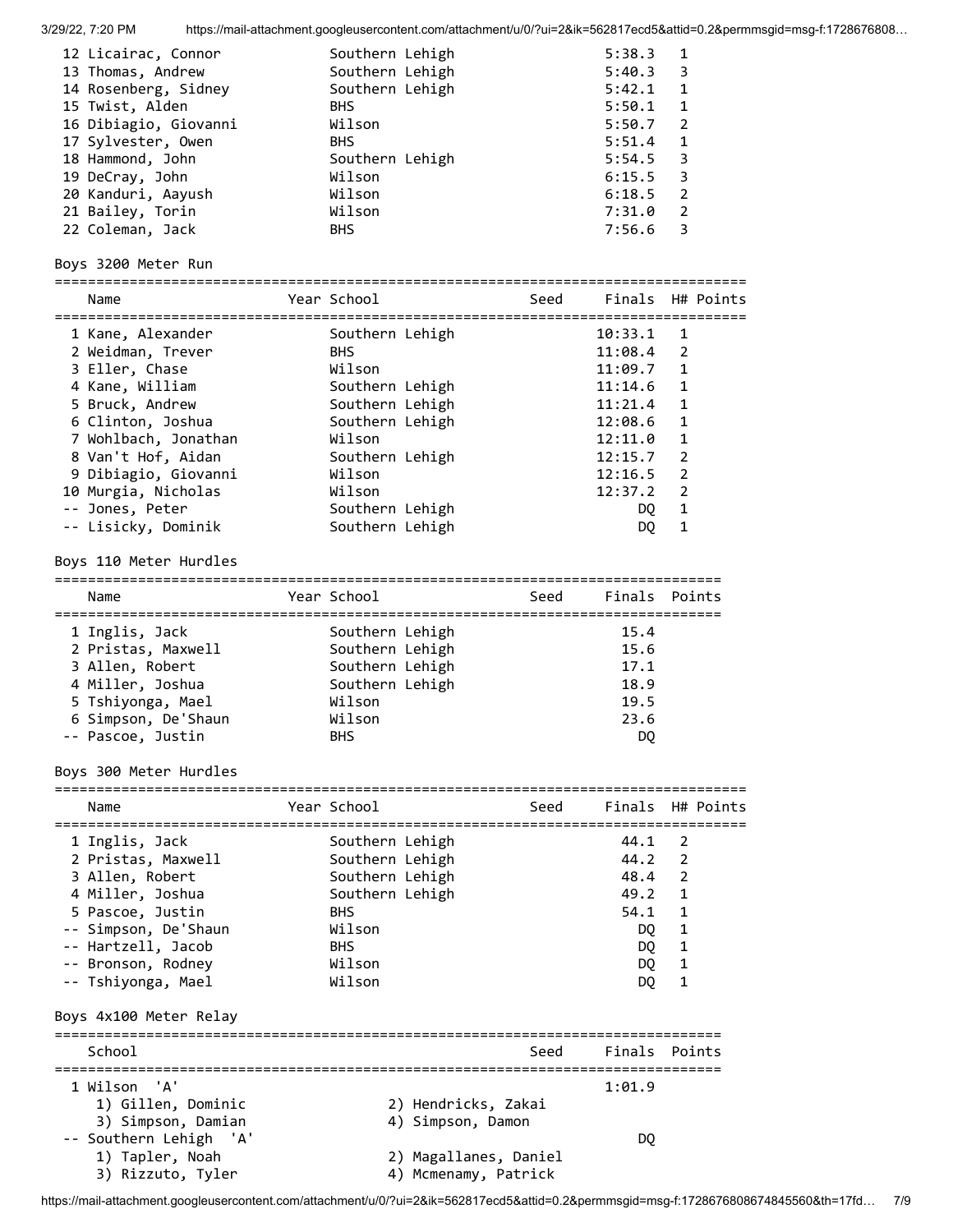-- Bhs Track 2022 'A' DQ

- -
- 1) Burton, Brian 2) Cornell, Jacob
- 3) Johnson, Ari (4) Merklinger, Jimmy

Boys 4x400 Meter Relay

| School                | Seed                | Finals Points |  |
|-----------------------|---------------------|---------------|--|
| 1 Bhs Track 2022 'A'  |                     | 4:28.5        |  |
| 2 Southern Lehigh 'A' |                     | 4:55.2        |  |
| 1) Mcmenamy, Patrick  | 2) Durham, Samuel   |               |  |
| 3) Tobin, Aiden       | 4) Hensinger, Chase |               |  |
| -- Wilson 'A'         |                     | DO            |  |
| 1) Green, Jamal       | 2) Hendricks, Zakai |               |  |
| 3) Simpson, Damian    | 4) Simpson, Damon   |               |  |

### Boys 4x800 Meter Relay

| School                                   |                                         |                                            | Seed Finals Points |  |
|------------------------------------------|-----------------------------------------|--------------------------------------------|--------------------|--|
| 1 Southern Lehigh 'A'<br>1) Jones, Peter | 3) Lisicky, Dominik                     | 2) Kane, Alexander<br>4) Hensinger, Chase  | 9:13.7             |  |
| 2 Bhs Track 2022 'A'                     | 1) Graziano, Kaden<br>3) Stout, Cameron | 2) Mack, Bailey<br>4) Weidman, Trever      | 9:23.2             |  |
| 3 Wilson 'A'<br>1) Kuder, Hans           | 3) Murgia, Nicholas                     | 2) Matharu, Shaan<br>4) Wohlbach, Jonathan | 10:34.4            |  |

### Boys High Jump

| Name                 | Year School     | Seed | Finals Points |  |
|----------------------|-----------------|------|---------------|--|
| 1 Allen, Robert      | Southern Lehigh |      | $5 - 04.00$   |  |
| 1 Pristas, Maxwell   | Southern Lehigh |      | $5 - 04.00$   |  |
| 3 Days, Marcel       | Wilson          |      | $5 - 02.00$   |  |
| -- Kline, Colton     | Southern Lehigh |      | DQ            |  |
| -- Cornell, Jacob    | <b>BHS</b>      |      | DQ            |  |
| -- Richardson, Bryan | <b>BHS</b>      |      | DQ            |  |
| -- Johnson, Jack     | Southern Lehigh |      | DQ            |  |

Boys Long Jump

| Name                  | Year School     | Seed | Finals   | Points |
|-----------------------|-----------------|------|----------|--------|
| 1 Days, Marcel        | Wilson          |      | 20-05.00 |        |
| 2 Inglis, Jack        | Southern Lehigh |      | 19-11.50 |        |
| 3 Baddoo, David       | Southern Lehigh |      | 17-05.50 |        |
| 4 Bronson, Rodney     | Wilson          |      | 16-09.50 |        |
| 5 Mustafa, Amari      | Wilson          |      | 15-11.00 |        |
| 6 Sarnitsky, Benjamin | Southern Lehigh |      | 15-09.50 |        |
| 7 Hurd, Dylan         | <b>BHS</b>      |      | 15-08.50 |        |
| 8 Johnson, Jack       | Southern Lehigh |      | 15-08.00 |        |
| 9 Kline, Colton       | Southern Lehigh |      | 14-07.50 |        |
| 10 Johnson, Zeandrose | Wilson          |      | 14-03.00 |        |
| 11 Richardson, Bryan  | <b>BHS</b>      |      | 14-02.00 |        |
| 12 Johnson, Ari       | <b>BHS</b>      |      | 14-01.00 |        |
| 13 Cornell, Jacob     | <b>BHS</b>      |      | 13-06.00 |        |
| 14 Bastien, Anderson  | Wilson          |      | 13-04.50 |        |
| -- Johnson, Brooklyn  | Wilson          |      | DQ       |        |
|                       |                 |      |          |        |

### Boys Triple Jump